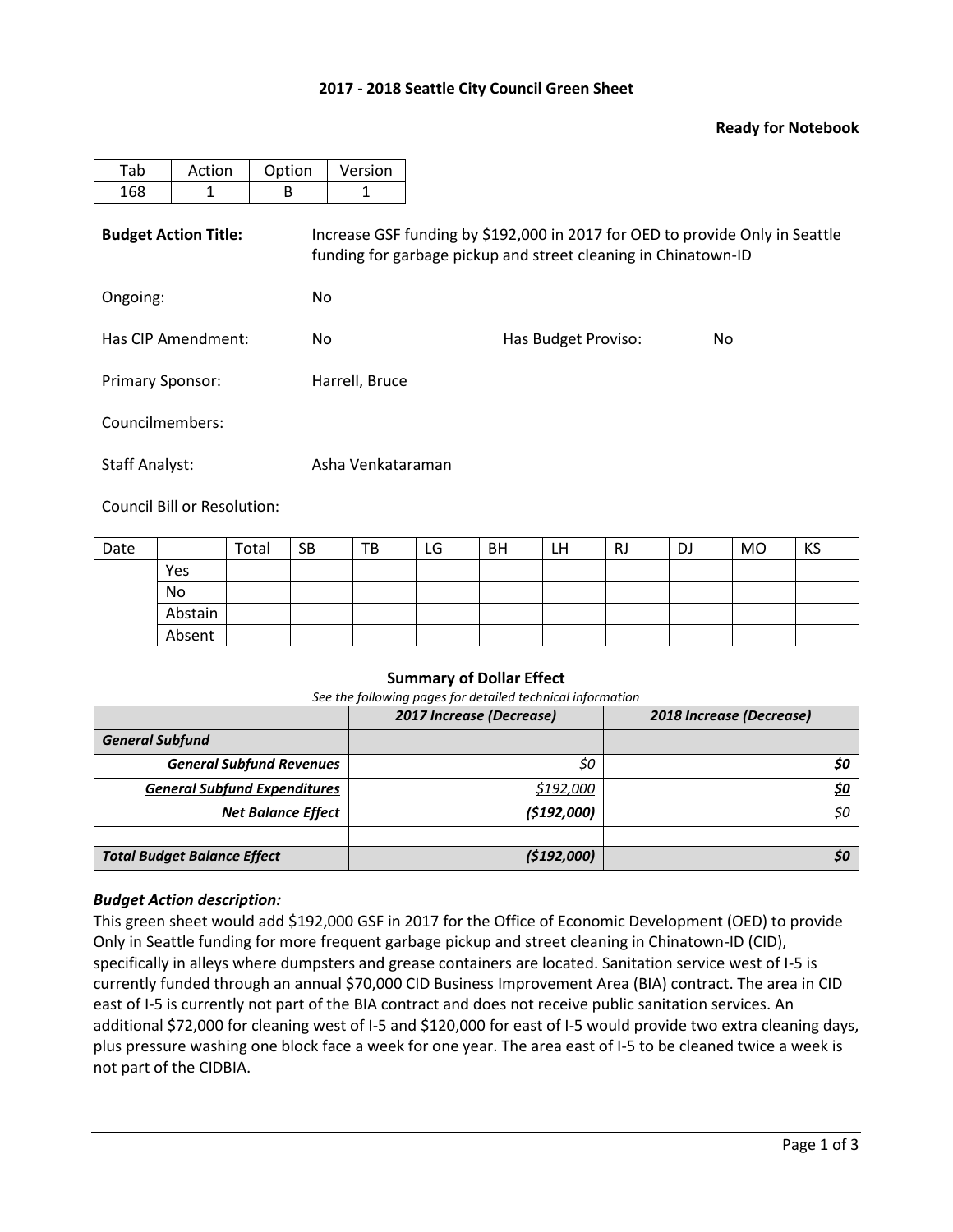| 'nh | Action | Option | Version |
|-----|--------|--------|---------|
| 160 |        |        |         |